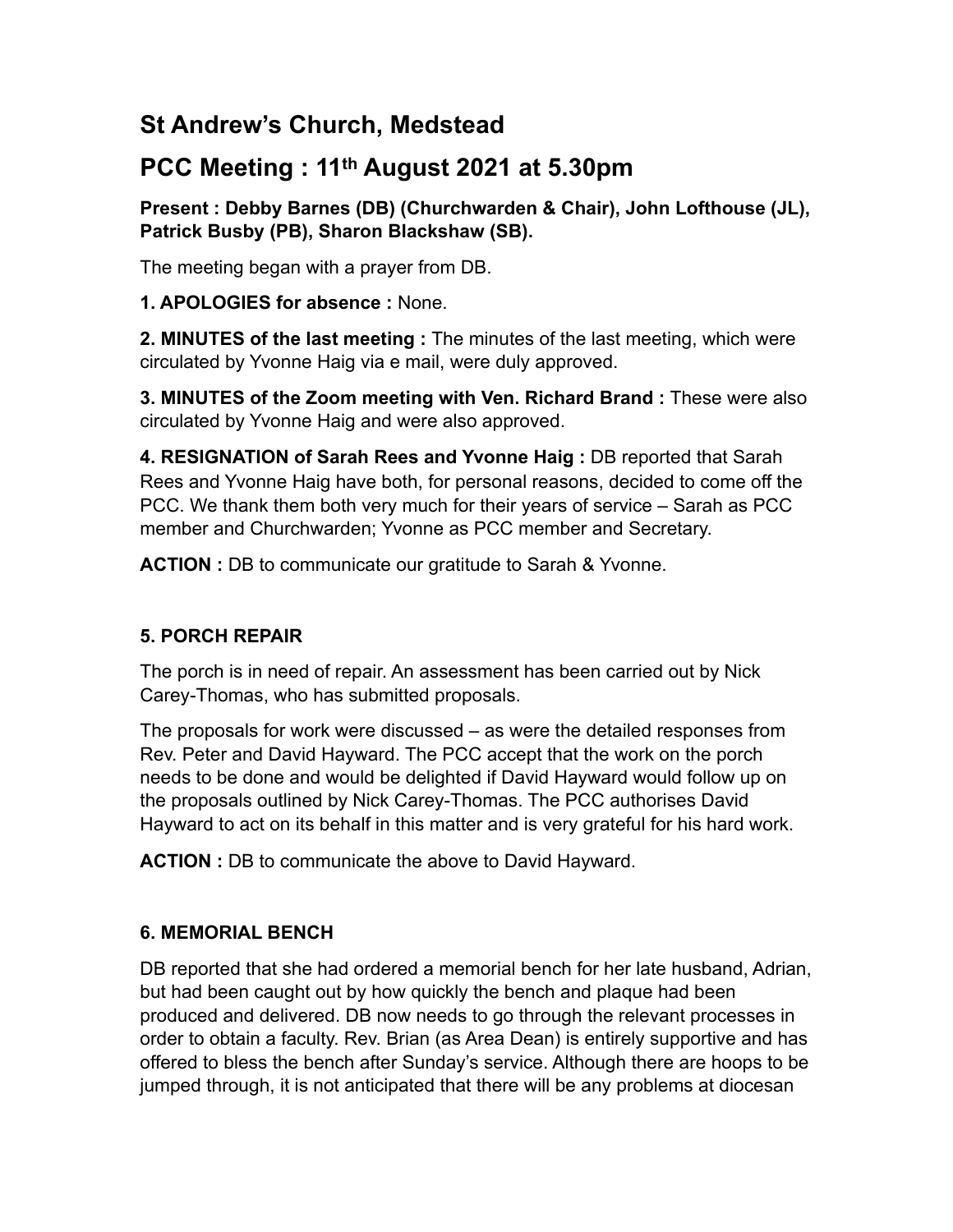level. The PCC approved the installation of the memorial bench at the south side of the Chancel – **Proposed PB; seconded JL.**

Security is an issue and a new bench was stolen from the playing fields last summer. The PCC recommends that, once approved, the bench (which is very lovely) be secured to the ground as soon as is possible. In the meantime, it will be moved into the church as much as is possible.

**ACTION :** DB to follow up on faculty application. Paperwork has been circulated by Sarah Rees. DB to check whether the Parish Council need to be consulted.

## **7. MORE PCC MEMBERS**

Due to recent resignations, we are in urgent need of more PCC members and officers for the church – in particular another Churchwarden and a Treasurer.

**ACTION :** DB to make an announcement on Sunday and to follow-up with an e mail that needs to go to everyone on the electoral roll. The message is simple – if people do not step up, we will slowly lose control of our church.

### **8. KEY ROSTER**

Stephen Blackshaw has kindly agreed to continue to co-ordinate the key roster for the locking and unlocking of St Andrew's every day. From 1<sup>st</sup> September, St Andrew's can be open as normal – so the new roster will start then.

## **9. WORSHIP PATTERN FROM SEPTEMBER**

Rev. Howard Wright (of COGS, Four Marks) has kindly agreed to oversee our worship in the month of September. The pattern will be as follows;

- 1st Sunday Holy Communion at 11am Rev. Howard.
- 2nd Sunday Said Holy Communion at 8am could this be 1662? Rev. Howard or his assistant/curate.
- 3rd Sunday Holy Communion at 11am Rev. Howard
- 4th Sunday Family Service/Harvest Festival at 11am Rev. Ingrid. This is to be followed by a picnic in the churchyard or the church hall. People will bring their own food.

Beyond this, we are unsure of what will happen. Perhaps Rev. Brian can tell us more – though doubtless it is all tied up with which Parish/Group we will eventually join. In the meantime, concerns were raised about who would take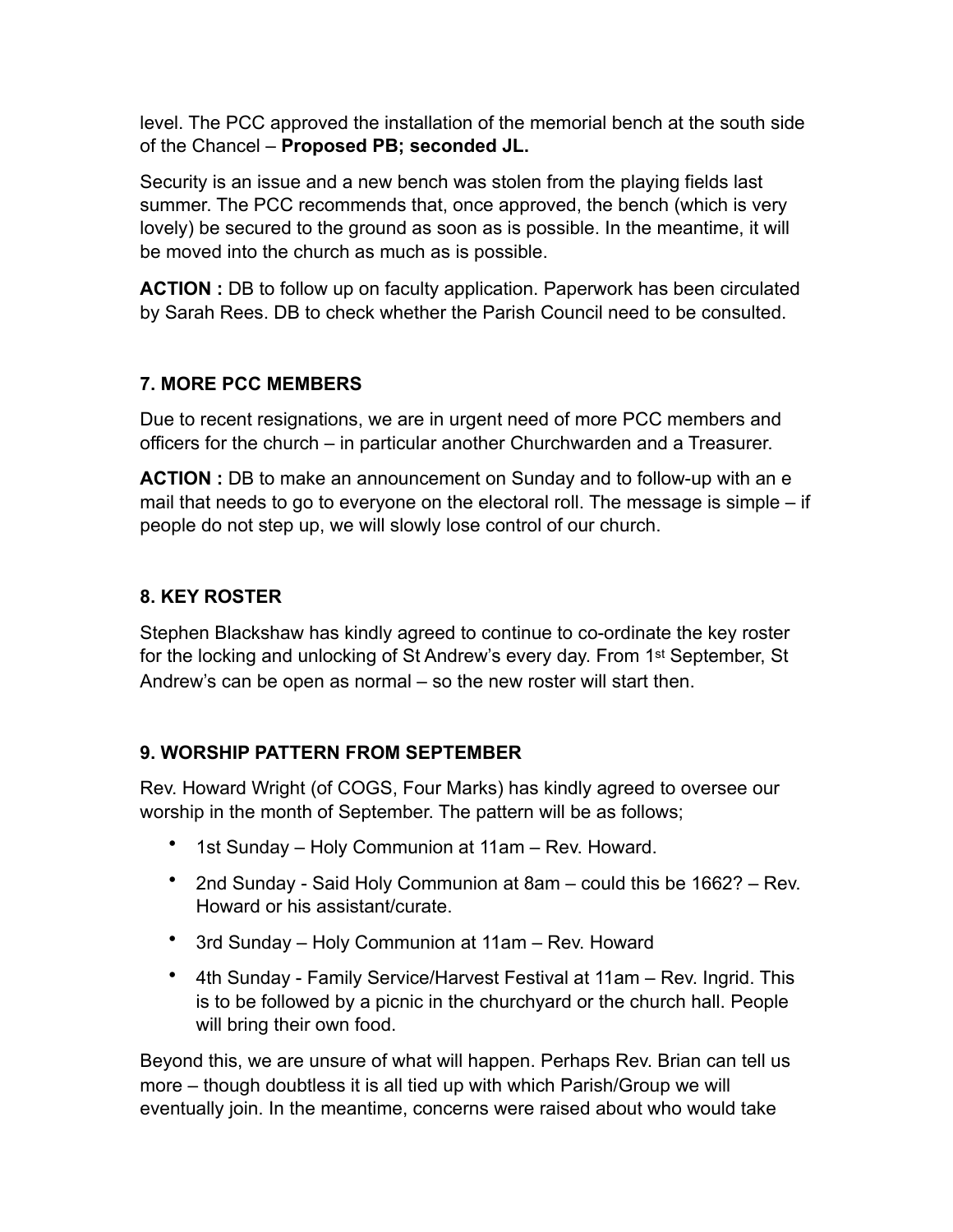funerals and who will take the Remembrance Sunday service and Christmas services. It is important to consider this now as our supply of Priests is finite and there will be many calls on their time.

JL pointed out that, whilst services taken by Priests are the ideal, the Diocese approves of lay-led services if there is no priestly option.

Masks will no longer be mandatory and so it will be up to the individual to decide whether to wear one or not. Hand sanitiser will be kept available and its use encouraged.

**ACTION :** DB to seek some clarity from Rev. Brian Pritchard about our pattern of worship for the remainder of the year. DB will also ask that the said Holy Communion on 14th September be 1662/BCP – as that is what the clientele of that service will want.

#### **10. ONLINE PROVISION :**

JL reported that the number of 'listeners' has steadily dropped since restrictions began to be lifted and face-to-face services started again. A small number of people still listen weekly, as they cannot get to church, and find these services an important source of connection and spirituality. The decision was, therefore, taken to continue with the online services through August and stop at the beginning of September. JL wishes to record thanks to all who have contributed to the online services in the last eight months – especially Rev. Brian, Rev. Peter, Rev. Ingrid, Rev. Lynne Power, Rev. Christopher Salter, Rev. Gordon Randall, Rev. Andrew Micklefied, Rev. Howard Wright – priestly contributors for Sunday Worship; Rev. Peter & Rev. Ingrid for the weekly services of Evening Prayer; Sharon Blackshaw for sorting out the readers and inercessors; Patrick & Wendy Busby for recording hymns and Rev. Brian (again) for co-ordinating the priestly contributors.

**ACTION :** JL to communicate our thanks to all the above when online services cease at the end of August.

#### **11. SOCIAL EVENTS :**

As life (hopefully!) returns to normal, we can consider church social activities again.

- The November recital may take place this year PB will confirm.
- The Jumble Sale is less likely to happen this year but may well begin again in early 2022.